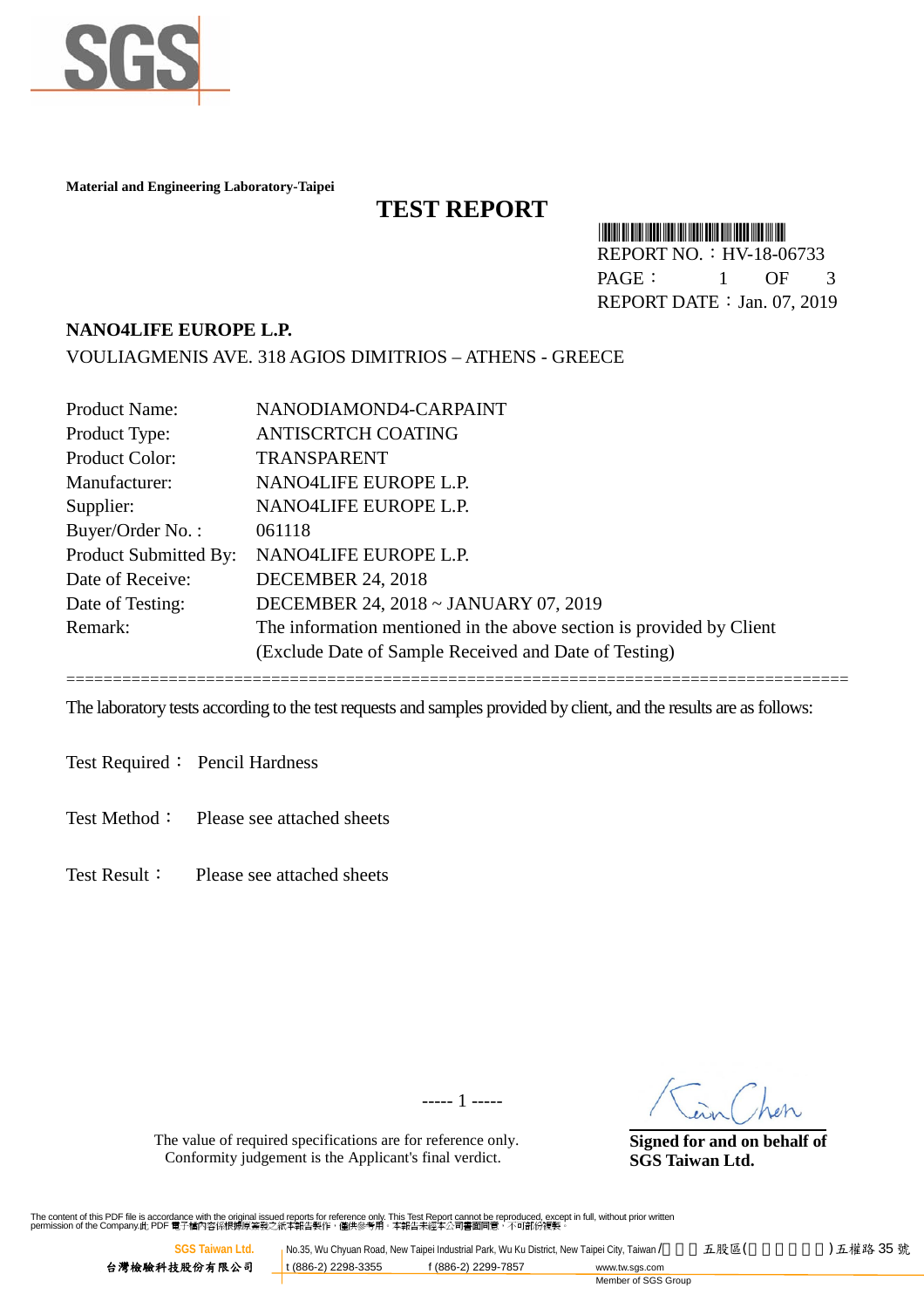

**Material and Engineering Laboratory-Taipei**

# **TEST REPORT**

\*HV-18-06733\*

REPORT NO.:HV-18-06733 PAGE: 2 OF 3 REPORT DATE: Jan. 07, 2019

#### **Pencil Hardness**

Test Equipment:

| $\sim$                                                      | $"$ rong<br>Dialiu     |     |
|-------------------------------------------------------------|------------------------|-----|
| $\ddot{\phantom{0}}$<br>Penc <sup>-</sup><br>,,,,,,<br>---- | $T\cap T$<br>w<br>,,,, | uni |

Test Method:

JIS K5400(1990) Testing Methods for Paints

## Test Condition:

The variety of pencil hardness: 6B - 5B - 4B - 3B - 2B - B - HB - F - H - 2H - 3H - 4H - 5H - 6H - 7H - 8H - 9H Soft<------------------------------------------------------------------------------->Hard Load: 1000g Evaluation Method: Scratch Hardness

Test Result:

| Test Item $(s)$        | Test $Result(s)$ |
|------------------------|------------------|
| <b>Pencil Hardness</b> | םר<br>7 T T      |

----- 2 -----

The value of required specifications are for reference only. Conformity judgement is the Applicant's final verdict.

The content of this PDF file is accordance with the original issued reports for reference only. This Test Report cannot be reproduced, except in full, without prior written<br>permission of the Company.此 PDF 電子檔內容係根據原簽發之紙本報告

台灣檢驗科技股份有限公司 <mark>t (886-2) 2298-3355 f (886-2) 2299-7857 www.tw.sgs.com</mark>

**SGS Taiwan Ltd. No.35, Wu Chyuan Road, New Taipei Industrial Park, Wu Ku District, New Taipei City, Taiwan / 五股區(htc. )五權路 35 號**